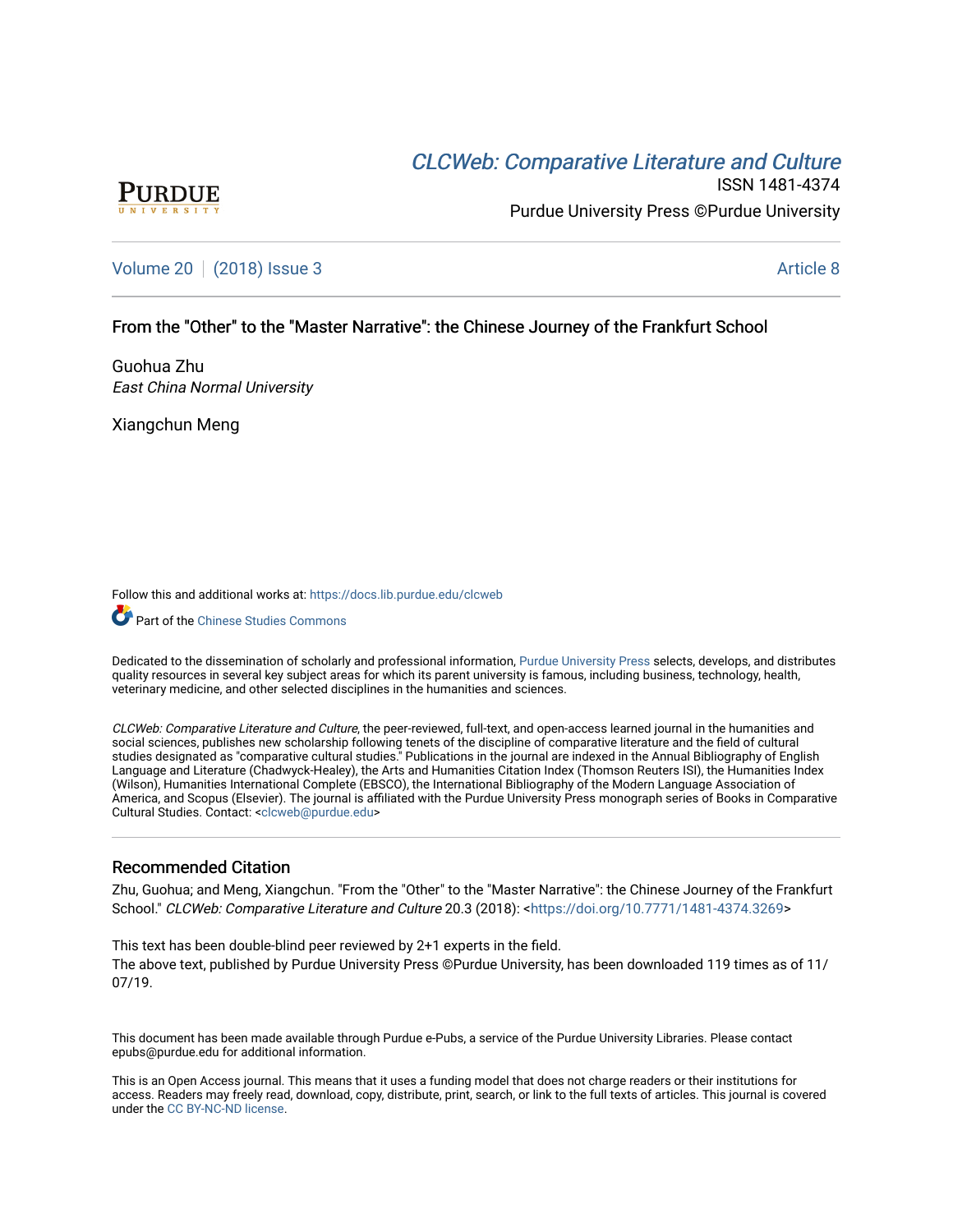**PURDUE** UNIVERSITY PRESS <[http://www.thepress.purdue.edu>](http://www.thepress.purdue.edu/)

## *CLCWeb: Comparative Literature and Culture*

ISSN 1481-4374 [<http://docs.lib.purdue.edu/clcweb>](http://docs.lib.purdue.edu/clcweb) Purdue University Press **©**Purdue University

*CLCWeb: Comparative Literature and Culture*, the peer-reviewed, full-text, and open-access learned journal in the humanities and social sciences, publishes new scholarship following tenets of the discipline of comparative literature and the field of cultural studies designated as "comparative cultural studies." In addition to the publication of articles, the journal publishes review articles of scholarly books and publishes research material in its *Library Series.* Publications in the journal are indexed in the Annual Bibliography of English Language and Literature (Chadwyck-Healey), the Arts and Humanities Citation Index (Thomson Reuters ISI), the Humanities Index (Wilson), Humanities International Complete (EBSCO), the International Bibliography of the Modern Language Association of America, and Scopus (Elsevier). The journal is affiliated with the Purdue University Press monog-raph series of Books in Comparative Cultural Studies. Contact: [<clcweb@purdue.edu>](mailto:clcweb@purdue.edu)

#### **Volume 20 Issue 3 (September 2018) Article 8 Guohua Zhu and Xiangchun Meng, "From the 'Other' to the 'Master Narrative': the Chinese Journey of the Frankfurt School"**

<http://docs.lib.purdue.edu/clcweb/vol20/iss3/8>

Contents of *CLCWeb: Comparative Literature and Culture* **20.3 (2018)** Special Issue **Rethinking Critical Theory and Maoism** [<http://docs.lib.purdue.edu/clcweb/vol20/iss3/>](http://docs.lib.purdue.edu/clcweb/vol20/iss3/)

**Abstract**: In their article, "From the 'Other' to the 'Master Narrative': The Chinese Journey of the Frankfurt School," Guohua Zhu and Xiangchun Meng discuss the Chinese reception of Frankfurt School and the Maoist historical context. Chinese scholars take the narrow view of the Frankfurt School theories as a depoliticized instrument to explain Chinese practice, particularly in the realm of mass culture. Furthermore, the Frankfurt School has encountered the powerful political and ideological legacy of Maoism, which not only dictates instrumentalist view, but also predisposes to a nationalistic attitude that pits Chinese exceptionalism against universalism, including the Frankfurt School and other western Marxist theories. It is thus imperative to disentangle the complex relationship of Critical Theory and Maoism in China. Recontexualizing the broader history of Chinese reception and response to western theories and knowledge will help renew conversations with the West in humanities and social sciences.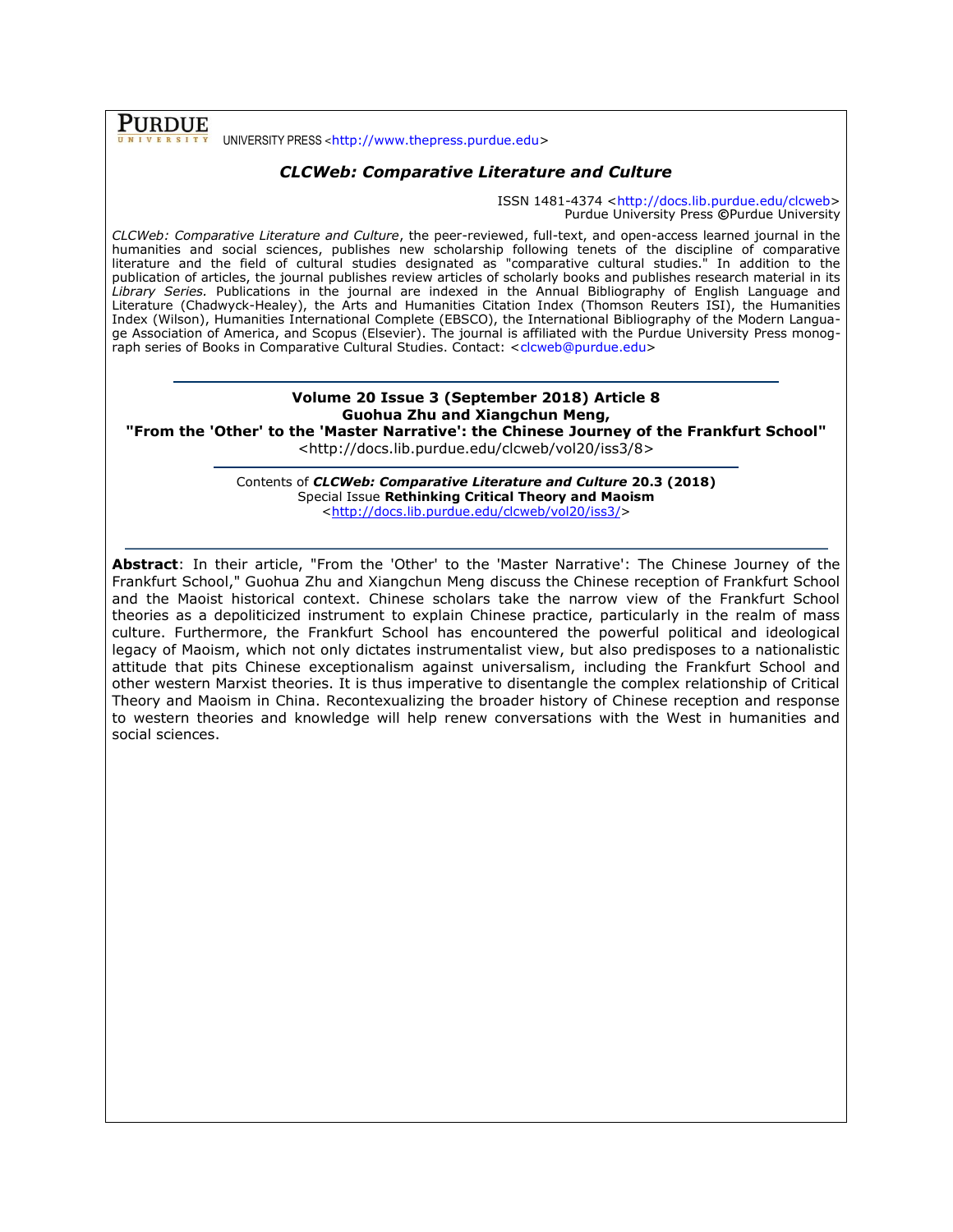#### **Guohua ZHU and Xiangchun MENG**

#### **From the 'Other' to the 'Master Narrative': the Chinese Journey of the Frankfurt School**

In September 2008, the conference on the reception and influence of the Frankfurt School in China convened at the Frankfurt Goethe University, attended by scholars from China, Germany, South Korea, Japan, the United States, and so on. (In this article, the Frankfurt School and Critical Theory are used interchangeably.) In the conference proceedings, two opposing views emerge. Axel Honneth, the current director of the Institut für Sozialforschung (Institute for Social Research) in Frankfurt, maintains that the Frankfurt critics, having overt Eurocentric biases, do not possess the power to elucidate or solve China's issues, but that Chinese intellectuals in general have more or less misread or misrepresented the school (1-4). Fabian Heubel, a German scholar of Chinese philosophy, argues that a possible way out of the plight of the trans-contextual validity of Critical Theory would be a return to contemporary Chinese philosophical resources, for instance, to a possible rediscovery of the intellectual potential of the 1958 Neo-Confucianist manifesto (12-28). On the other hand, Fu Yongjun, a prominent Chinese scholar of the Frankfurt School, points out that Critical Theory has been utilized in China merely as academic discourse rather than discursive practice in the reshaping of society (29-37). Another Chinese scholar, Zhao Yong, contends that the Frankfurt School in China is the "flowers of thought that do not bear fruit" (25). While most Western scholars are concerned with the loss of the validity of Critical Theory in its Chinese reception, Chinese scholars have a different reason to criticize Critical Theory. Those Chinese scholars who have invested so many of their resources in drawing on western theories to solve China's practical problems feel disappointed and frustrated. Western theories turn out not to be handy problem-solvers, but often further complicate the problems in China.

The reaction of these Chinese scholars reminds us of Edward Said's "traveling theory." In Said's view, Georg Lukács's theory is a response to the political context of his time. However, Lukács's ideas of revolutionary zeal then turned into a rather cold and objective literary theory via Lucien Goldman (Said, *The World* 241-2). In a similar situation, the value of Critical Theory lies in its political critique. In the Chinese context, however, Critical Theory has become an academic discourse detached from China's reality and historical conditions. Both German and Chinese scholars agree that the value of the Frankfurt School in China lies in its transcultural political relevance. Such an expectation seems legitimate, as the Frankfurt School's lineage to Marxism puts it squarely in the leftist camp of social and political critique. As Karl Marx and Friedrich Engels put it, "the philosophers have only interpreted the world in various ways; the point however is to change it" (6). The Frankfurt School's mission is to change the world, not through violent political revolution, but through philosophical critique. If the critique misses its subject, then it becomes useless, like the allegory of the ancient Taoist sage Zhuangzi, in which a man tries to sell scholar's hats to the barbaric skin-heads.

Moreover, the journey of the Frankfurt School has set on the Chinese soil, where the powerful political and ideological legacy of Maoism not only dictates an instrumentalist view, but also predisposes to a nationalistic attitude that pits Chinese exceptionalism against universalism, including the Frankfurt School and other western Marxist theories. It is thus imperative to disentangle the complex relationship of Critical Theory and Maoism in China. In what follows, we first outline the Frankfurt School's Chinese journey with a focus on a few thematic issues, including: 1) the Chinese appropriation of Adorno's aesthetic theory and the critique of Culture Industry; 2) the transformation of the Frankfurt School from a political critique into a depoliticized, academic discourse in China; and 3) the recent Chinese assaults on western universalist theories, including the Frankfurt School. Second, we probe into Critical Theory's encounter with Maoism, in order to uncover the deeper political and ideological underpinnings for the reception of the western theories. Thirdly, we try to recontextualize the Frankfurt School's critique of modernity and the broader history of Chinese reception and response to western theories and knowledge, hoping to search for renewed conversations with the West in humanities and social sciences.

Let's begin with the distinct features of the Frankfurt School's Chinese journey. The Frankfurt School theorists are all concerned with the critique of capitalism, from diversified perspectives such as philosophy, economics, politics, social theory, literary criticism, psychology, and aesthetics. In their Chinese reception, some of the Frankfurt critics are no longer visible. The most highly regarded in China today is Jürgen Habermas, the foremost representative of the final, if not the finest result of the Frankfurt School. Theodor Adorno, Walter Benjamin, and Herbert Marcuse are equally popular in China, and their theories deal with mostly literature, arts, aesthetics and popular culture. Habermas's theory is primarily studied in the disciplines of sociology, economics and political philosophy, and a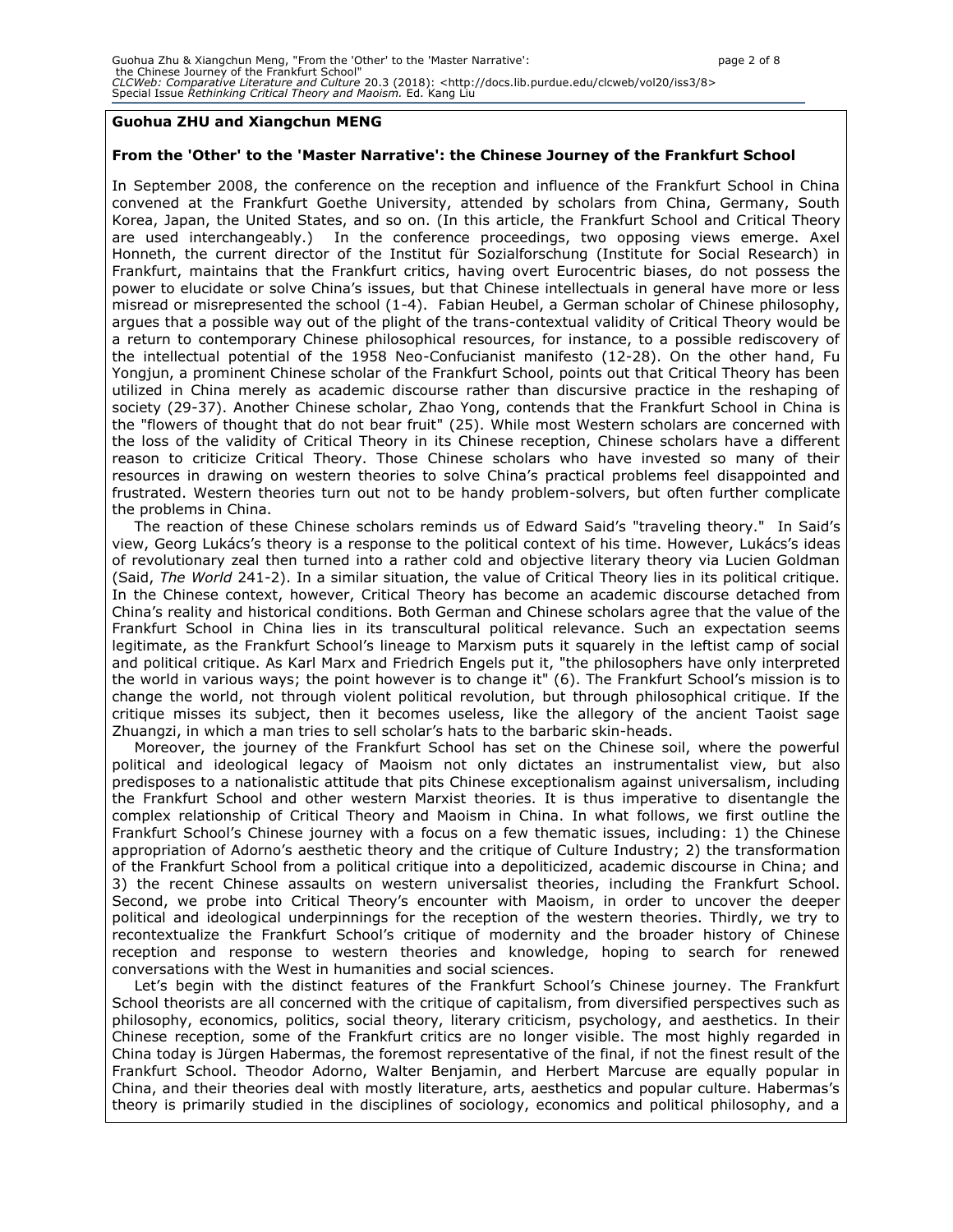small proportion are scholars of Chinese language and literature. Chinese studies of Adorno, Benjamin and Marcuse focus predominately on fields of language and literature, art history, and, to a less degree, philosophy. Habermas's Chinese scholars have transformed Critical Theory into a political and social instrument, to serve the goal of constructing modernity or defending the legitimacy of Chinese state and improving its governance. By contrast, the scholars of Adorno, Benjamin and Marcuse are concerned with the aesthetic experience closely associated with the cultural fashions of consumption and bourgeoisie dispositions. Although the two groups seldom interact with each other, they have something in common: they both have abandoned the Frankfurt School's trademark critique of modernity, and transformed Critical Theory into an academic discourse, insulated and detached from social reality in China. Habermas's notion of modernity as an incomplete project and his proactive approach to modernization become the most attractive among all Frankfurt School theories. Our academic data base search in the category of philosophy and the humanities yields 1,673 scholarly papers on Habermas, compared with 803 on Adorno, 758 on Benjamin, and 780 on Marcuse. By contrast, Adorno, a "negative" theorist who vows heroically not to compromise, is seen in China largely as a radical, aesthetic icon of rebellion, and his aesthetic theories or negative dialectics are often viewed with skepticism.

In a sense, this trend has resulted from tensions within the Institute for Social Research. A genealogical predecessor of the Frankfurt School, Lukács, once a military commander on the Hungarian revolutionary front, never separated his scholarship from his revolutionary career. However, the Institute for Social Research claimed from the outset that it would remain detached from real social movements. When students, inspired by Critical Theory, tried to occupy the university campus, Adorno's response was to call the police. In fact, a social theory, when detached from social campaigns or political practices, is likely to be reduced to an innocuous academic discourse irrelevant to social reality. However, as leftists, the Frankfurt theorists are critics of capitalist modernity, after all. Although they seem to have missed all the opportunities to fulfil their goals of changing the world, they find some comfort in their conservation of revolutionary sparks and turn their political passion to the academia, in the face of formidable state power that prevents them from waging political warfare against capitalism. In other words, the revolutionary desires of the Frankfurt School morphed into scholarly inquires, registering the hope of change in the future.

As regards the Chinese reception of the Frankfurt School, one narrative would be that the Chinese academics have ignored the Frankfurt School critics' critique of capitalist modernity, and, as a result, Critical Theory is neutralized politically, and ultimately insulated from Chinese reality. However, there is another account of its Chinese journey. As Liu Kang argues, Chinese Marxists and the Frankfurt philosophers share the same historical context of the global transformation of modernity, and after China abandoned its utopian fervor and implemented reform and opening-up to the world, Chinese intellectuals began to feel the value of the Frankfurt school more keenly. For instance, from the 1950s to the 1980s, mass culture in China was almost invisible, if it existed at all, but in the early 1990s, it began to gain momentum. Chinese scholars at that time realized that Adorno's theory of Culture Industry had offered a rare vantage point from which to examine mass culture in China (Kang, *Aesthetics and Marxism* 564-5).

Adorno's critique of Culture Industry resonates in China, especially his criticism of pseudopersonality and standardization of the mass culture. However, as Tao Dongfeng, a leading Chinese cultural critic, warns us, the dogmatic application of Adorno's theory of the Culture Industry to Chinese mass culture inevitably leads to a mismatch between Western theory and Chinese practice. Tao argues that "the secularization and commercialization of Chinese society emerged in the late 1980s. As a result of the secularization and commercialization, mass culture flourished in China at the historical moment when the imprisonment of minds and ideological homogenization broke down. In hindsight, the rise of Chinese mass culture can be seen as a debunking of the ideological straitjacket" (4). In this sense, Chinese mass culture unleashed the long-repressed energy of the Chinese people and had significant liberating power.

Chinese social media is a case in point. Social media is now the primary vehicle of Chinese popular culture (流行文化, or mass culture, 大众文化, used interchangeably in China). Chinese netizens (internet users), especially those microbloggers, and enormous Wechat (微信) users (approximately 800 million) satirize, deride, parody, or even reject the mainstream discourse of the state owned official media, creating a carnivalesque cyberspace or virtual reality. Meanwhile, this sort of ambivalent, and ambiguous political and social carnival garners considerable economic profit. The celebrity blogger Han Han showcases the possibility of commercial success and political intervention (admittedly a risky business). On the one hand, Han Han's exhibits in his blogs a strong sense of social responsibility through his relentless critique of the corruption and social ills of injustice and inequality. Sometimes,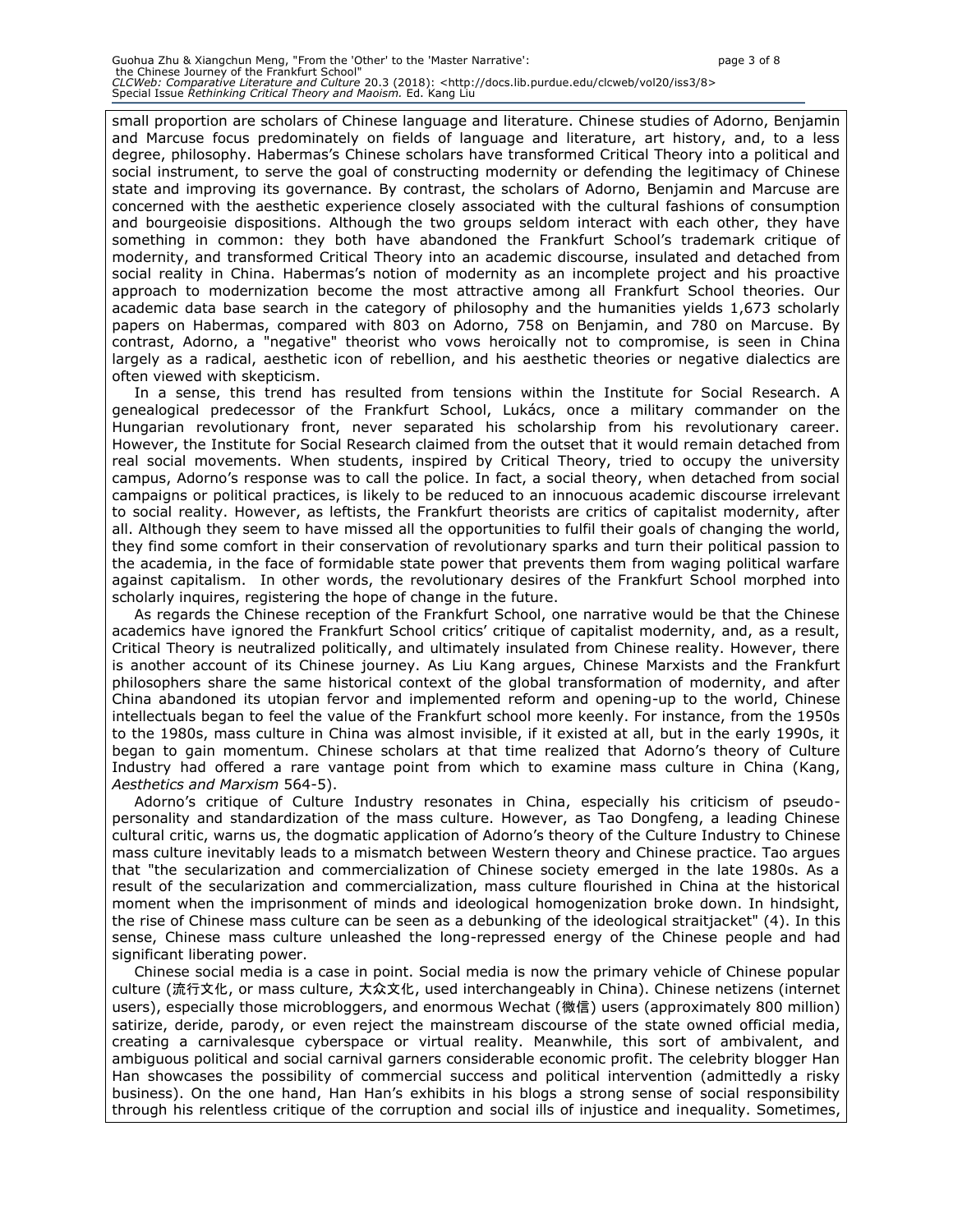Han Han makes undisguised criticism of the government, which has been tolerated till now since Han Han never publicly attacks the Chinese Communist Party (CCP) or socialism. On the other hand, as a pop culture icon adored by hundreds of millions of fans, Han Han is the epitome of celebrity making romance. His poignancy, rebelliousness, and his celebrity status as a racecar champion, as well as a public intellectual or social conscience, paradoxically reinforce the stereotypical icon of a rebellious pop cultural hero, and its underlying logic of capital. In analyzing Han Han's success story, Adorno's theory is apparently inadequate. Han Han is not manufactured by the Culture Industry for capital gains, but undeniably his social and political critique turns out to be an asset rather than liability in economic terms. The inadequacy of Adorno's theory, as an explanatory framework for Chinese popular culture and social media scene, is further shown by the complex relationships among the CCP state, the Chinese intellectuals, and the grassroots Chinese people.

However, it will be too hasty to declare that Adorno's critique of Culture Industry is of little relevance to China. A few principal premises of Critical Theory have not been seriously studied. Liu Kang notes that the critical theorists' critique of the Enlightenment, communicative rationality, and the legitimacy of capitalism have not been fully explored in China (*Aesthetics and Marxism* 565). Moreover, in the debates about "pure literature" that involved a large cohort of Chinese scholars around 2000-2010, hardly any of the Frankfurt School's great insights into the autonomy of arts were invoked. In short, the Frankfurt School Critical Theory has been primarily understood and appropriated as an outmoded theory of mass culture, based on the experience of the 1950s United States. Unfortunately, Chinese scholars have overlooked the seminal contributions of Critical Theory in the critique of modernity and its deep reflection on the epistemological and ontological foundations of the western civilization. These insights are invaluable for the reflection of Chinese modernity and Chinese intellectual history from the late nineteenth century onwards, as modern China and its modern intellectual trajectory have been influenced decisively by modern West. Immanent critique of the western tradition from Critical Theory affords an indispensable tool for the self-reflection of Chinese modernity.

Notwithstanding the critical appropriation of Adorno's aesthetics and theory of the Culture Industry, the Chinese reception of Critical Theory has been by and large a process of de-politicization. Critical Theory has apparently lost its battlefield in China. It fails to fully mobilize the Chinese intellectuals in their critical reflections on Chinese conditions of modernity, even though many Chinese scholars have been attracted to and inspired by the insights of Critical Theory. Its "failure," as such, is ascribable to the difference of contexts between China and western societies, affecting Critical Theory's immediate relevance to Chinese experience. Take the reception of Benjamin's theory of mechanical production of art as an example. When Chinese academics engage Benjamin's political theories, the academic discussion itself can be seen as depoliticized. The state allows Chinese scholars certain academic autonomy in their research, hoping that their political passion can translate into academic passion, so that they can better serve the interests of the CCP party state. Paradoxically, however, the Chinese academic discussion of Benjamin's radical political theory contains subtle and implicit critique of the repressive and coercive ideological state apparatuses. But this gesture of passive resistance, camouflaged by layers of esoteric, and pedantic academic jargon, often appears emasculated under the rubrics of academic professionalism (Zhu Guohua, "Reproduction" 71-84).

Even though the Frankfurt School was introduced to China in the 1980s at the height of the Chinese Cultural Reflection movement, the bulk of the writings of the Frankfurt School was mostly translated and studied in China in the late 1990s. By then, China's passionate embrace of modern western ideas, primarily Anglo-American liberalism and existentialism, gave way to the post-Tiananmen (1980) self-censorship and gradual acceptance of postmodernism. As Liu Kang puts it, "the irreversible trend over the last decade or so has been toward professionalization, in a market-driven, GDP-centered society akin to that of the United States and perhaps most of the Western world" (Liu, "Dinner Party" 126). The onset of postmodernism or the Western theories from the mid-1990s onwards marked an abrupt turn in reception of Western theories in the humanities and social sciences. One witnessed a peculiar "comeback" of leftist thinking to China, via Western theories of poststructuralism, postmodernism, and postcolonialism, only to be safely quarantined within, and confined to, the academic circles of literary studies.

In recent years, a more assertive and increasingly nationalistic China, especially after the 2008 global economic woes that showed the decline of Euro-American capitalism and China's simultaneous ascendance into the world's second largest economy, called forth renewed efforts for Chinese exceptionalism vis-à-vis Western universalism. Since Western literary theories, be they leftist, liberal, or conservative, are lumped together under the rubrics of Western ideas, they have become the targets of the CCP sanctioned campaigns against universalism.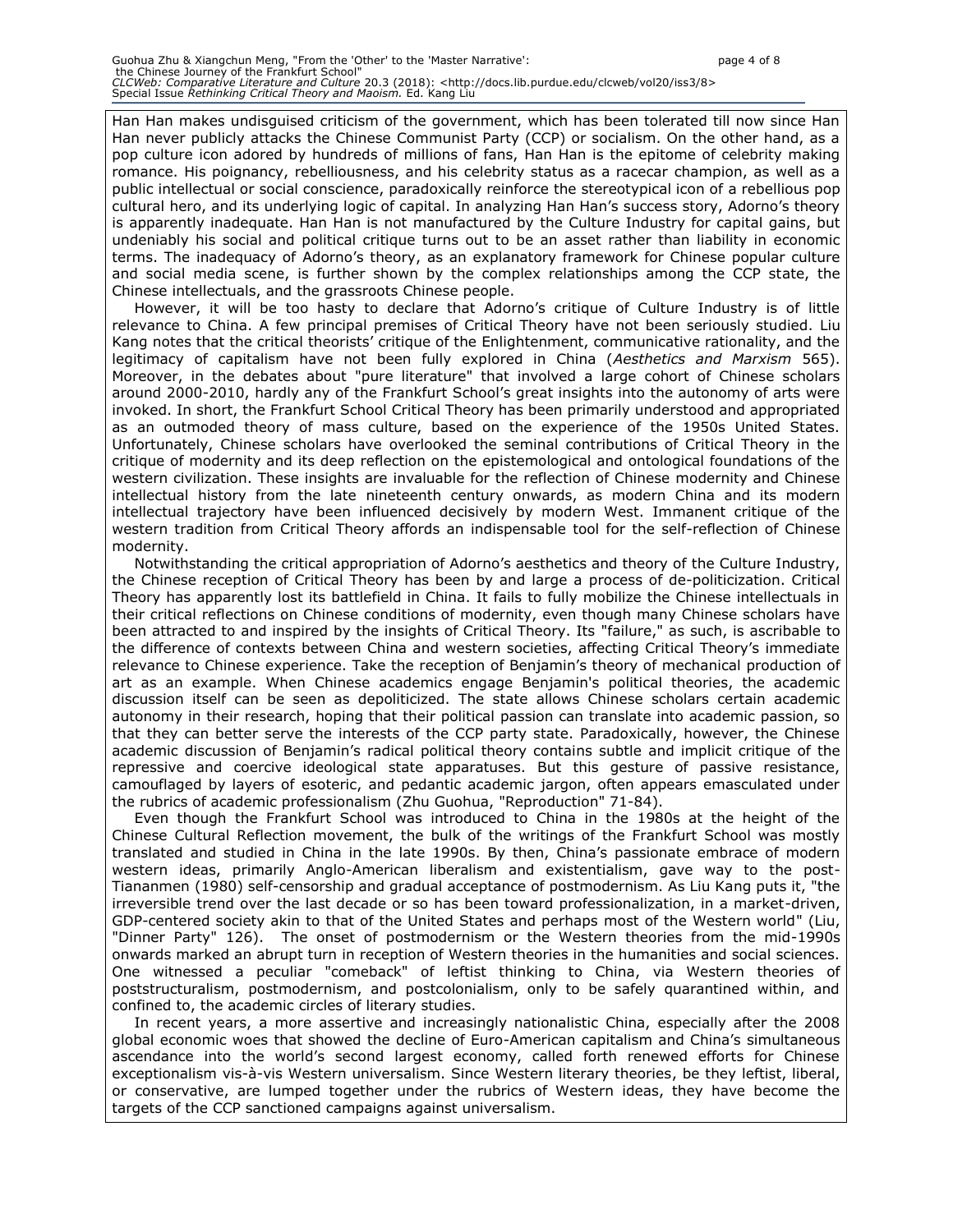The Chinese attitude towards Western theory has changed dramatically. Chinese academics now tend to be more critical of the western domination in cultural and academic arena. Their emphasis on Chinese experience is greater than their zeal for universal values. This tendency is compounded by the warm reception of postmodernism and postcolonialism, especially the latter, which aims at western cultural imperialism and psychological domination over the nonwestern world. Under such circumstances, Frankfurt School theory is faced with a conundrum of immanent critique of capitalist modernity without reaffirming Eurocentric assumptions. The fact that most Frankfurt School theorists are German scholars, thinking largely within the conceptual perimeters derived from western European traditions, makes them susceptible to assaults on Eurocentrism, as shown in Axel Honneth's remarks on the inherent Eurocentric biases of the Frankfurt School that this article mentions at the beginning. It seems that Chinese humanities scholars have abandoned their whole-hearted espousal of Western philosophy, ideas and theory, and have turned to a largely skeptical and critical attitude towards anything western. Such an abrupt change of attitude may potentially undermine their serious scholarly inquiry, a completely unintended consequence of some purportedly progressive move to defetishize the West.

The recent nationalist attacks on western theories has a different kind of twists and turns in China, and is linked to the Chinese Marxist or Maoist legacy. Marxist and leftist orthodoxy in China, largely scorned, and rejected by Chinese intellectuals in the 1980s, has been revived under the current CCP leadership. It provides a fertile and welcoming ground for the reception of the neo-Marxist and leftleaning Western theories. Ironically, while leftist or neo-Marxist American theorists such as Edward Said and Fredric Jameson, as well as French theorists such as Louis Althusser, Michel Foucault, Jacque Derrida, Alain Badiou, and so on, are warmly welcomed in China, the Frankfurt School theorists, with perhaps the only exception of Jurgen Habermas, have not fared well among Chinese academics. One reason for the rather cold reception of the Frankfurt School is perhaps the lack, or even absence of the intellectual and political rapport between the Chinese and the Frankfurt School theorists. The extensive and even obsessive relationship between the French neo-Marxist theories associated with Althusser (and his U.S. disciples such as Jameson) with Maoism has long been a controversial, yet intriguing issue in the Chinese reception of western theory. In the Chinese social context, the powerful political and ideological legacy of Maoism not only dictates instrumentalist view, but also predisposes to a nationalistic attitude that pits Chinese exceptionalism against universalism, including the Frankfurt School and other western Marxist theories. It is thus imperative to disentangle the complex relationship of Critical Theory and Maoism in China.

It should be noted that Althusser and his cohorts actually invented western (French) Maoism, thus turning Maoism from a nativist, indigenous strategy of Chinese revolution into a revolutionary universalism. By contrast, there is no historical connection or contacts between the Frankfurt School theorists and Maoism. Among the members and those associated with the Frankfurt School, Karl Wittfogel is the only one who deals with China as his research subject. His famous formulation of "Oriental despotism," drawing on Marx's notion of the Asiatic mode of production and Max Weber's views on traditional China, is intended primarily as a historical critique of Oriental empires such as China (and to some extent Russia). Wittfogel had not studied Maoism even though his academic position had been a China historian. In fact, he remained quite hostile to the CCP regime under Mao, just as he denounced the Soviet Union and its satellite states of the so-called "really existing socialism." However, when the Frankfurt School entered China as a western leftist theory, it inevitably encountered the Maoist legacy with a powerful and enduring impact on the Chinese intellectual scene.

The recent revival of Maoism in China as a nationalist ideology and premises of Chinese exceptionalism (or "Socialism with Chinese Characteristics") is apparently related to the rising nationalism and antiwesternism. However, Maoism is not merely an indigenous nationalist ideology. It is a radical, revolutionary universalism, especially via the reinvention of the French neo-Marxist Althusser. Liu Kang shows in his study the significant structural similarities and parallels between Maoism and the Frankfurt School's Critical Theory, in terms of their respective efforts to search for alternative modernity. Liu argues that "the fascination with cultural and aesthetic alternatives in both the Frankfurt School and Chinese Marxists is not coincidental and unrelated, arising from the same historical context of the global transformation of modernity at the twentieth century. It is not simply a resonance of the so-called 'cultural turn' of modern thinking, but also a radical expansion and alteration of the space beyond European continent and the linear temporality of the Western world" ("The Frankfurt School" 564).

In rethinking the growing dichotomy of Chinese exceptionalism and universalism, Maoism actually offers us an alternative way to break down such a binary opposition. Maoism (or Chinese Marxism) is a hybrid product of Chinese nationalism and radical, revolutionary universalism (Marxism). The so-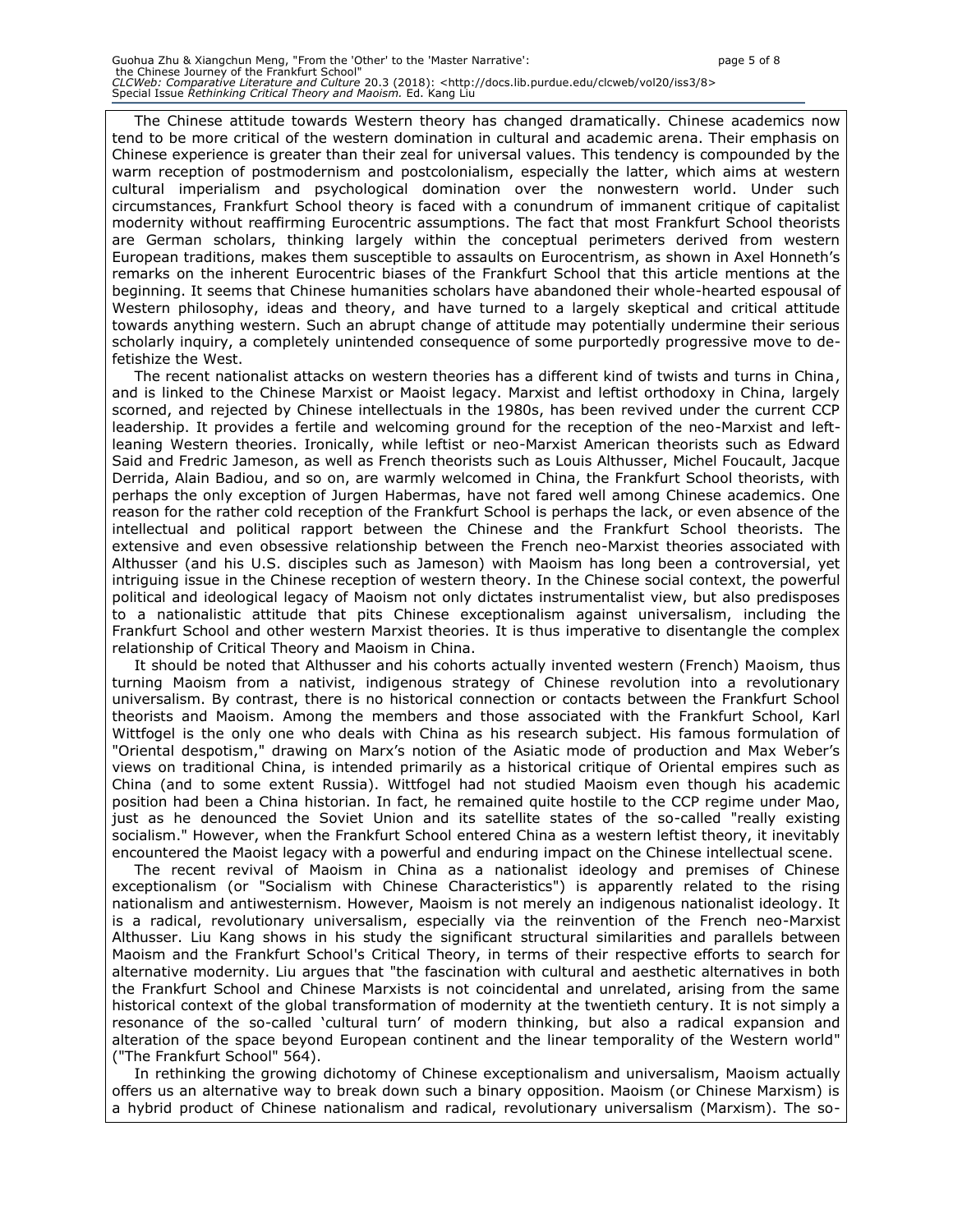called Chinese exceptionalism under the various guises of Maoism, Chinese Marxism, or "Socialism with Chinese Characteristics," turns out to be a local variation as well as an expansion of western universalism under the historical condition of modernity. The essentialist logic underlying the discourses of Chinese exceptionalism can be deconstructed by rigorously contextualizing and historicizing the formation of Maoism and other theories of Chinese exceptionalism. It is precisely in this sense that the Frankfurt School's immanent, self-reflexive critique of modernity, as well as various radical, leftist and neo-Marxist theories, can help us disentangle discourses of Chinese exceptionalism. In order to do so, we need to first reject the instrumentalist view prevailing in Chinese reception of the Frankfurt School, and then rediscover the value of the Frankfurt School's philosophical and theoretical reflection on and critique of modernity. As we try to recontextualize the broader historical conditions of the Chinese response to and reception of western ideas in the following pages, our hope is that, by doing so, we would be able to renew the conversations with the West in humanities and social sciences to the benefits of all concerned.

If Critical Theory has only limited relevance to Chinese experience and therefore has failed to fully perform its critical function as it once performed in Western society, how should its Chinese journey be evaluated? First of all, it is undesirable to return to the path delineated by Said. In his article, "Traveling Theory Reconsidered," Said argues that the expected fate of theory is to travel, to transcend its own restrictions, and to be transformed in the process of borrowing, as demonstrated by Goldman's depoliticized academic utilization, and Adorno's and Frantz Fanon's creative rewriting of Lukács (Reflections 436-52). By this logic, if Critical Theory is not accepted and reinvented by Chinese scholars into something new, then its Chinese journey is of little value. In fact, it has been more than thirty years since Critical Theory was introduced into China in the early 1980s, and Chinese scholars have good reason to expect that in the humanities and social sciences, they can establish their own theories by learning from the West. Unfortunately, unlike Goldman's and Fanon's creative misreading of Lukács, Chinese reception of Critical Theory largely fails to yield a brand new reinvention amenable to Chinese conditions. Such a failure, as we mention briefly before, is partially due to Chinese scholar's neglect of Critical Theory's overall goal of critiquing and reflecting on western modernity and searching for alternatives.

To be sure, the Frankfurt School theories are essentially preoccupied with western experience of modernity since the Enlightenment. Such an excessive preoccupation has resulted, perhaps inadvertently, in the negligence, or even exclusion, of other nonwestern experiences of modernity or modernities as plural, diverse historical conditions. Nevertheless, the profound insights of the Frankfurt School's philosophical and theoretical reflection on and critique of modernity far outshine its blind spots, overlooking other nonwestern experiences. By contrast, the Chinese scholars' instrumentalist and pragmatic attitude towards the Frankfurt School (and other western theories) prevents them from a holistic understanding of the value of Critical Theory. They may find limited value in Adorno's theory of Culture Industry and Benjamin's reflection on mechanical production of art. Beyond that, there seems little appeal for Chinese scholars in reinvent a Chinese version of selfreflexive and philosophical critique of Chinese modernity, drawing on the Frankfurt School's insights.

We now need to recontextualize overall Chinese reception and response to western ideas and theories. As Luo Zhitian puts it,

Around 1891, Kang Youwei found that his contemporary scholars with a little Western learning would be highly respected and even idolized as 'Westerners.' By 1895, the missionary Archibald Little asserted with confidence that 'there would surely be the time when Western thought reigns in China.' A comparison of Little's confidence and Griffith John's hesitation in 1869 shows the dramatic change in Chinese intellectuals. In the early twentieth century, Deng Shi, a cultural essentialist, described the academic community of his day as 'worshipping Westerners as God and all Western books as canons.' Thus, Ying-shih Yu concludes that 'the idea of Western theory as universal truth' was already rooted in the consciousness of Chinese intellectuals during the period from 1905 to 1911. ("New Worship," 47-8)

Moreover, the kind of idolization of the West continued after the establishment of the People's Republic of China in 1949. The western gods for the Chinese then became Marx, Engels, Lenin, and Stalin in the pantheon of revolutionary deities. Underlying such ideological idolization, is China's unconditional espousal of scientism as universal truth that began in the late 19<sup>th</sup> century first wave of westernization. Marxism-Leninism have long been revered as universal truth governing the human world, akin to that of Newtonian law of natural sciences ruling the natural world. Even though post-Newtonian modern physics and natural sciences have largely shattered the metaphysical foundation of scientism, the CCP leadership has insisted obdurately on the absolute truth value of sciences, as shown in the political doctrine of "scientific outlook of development" for the CCP.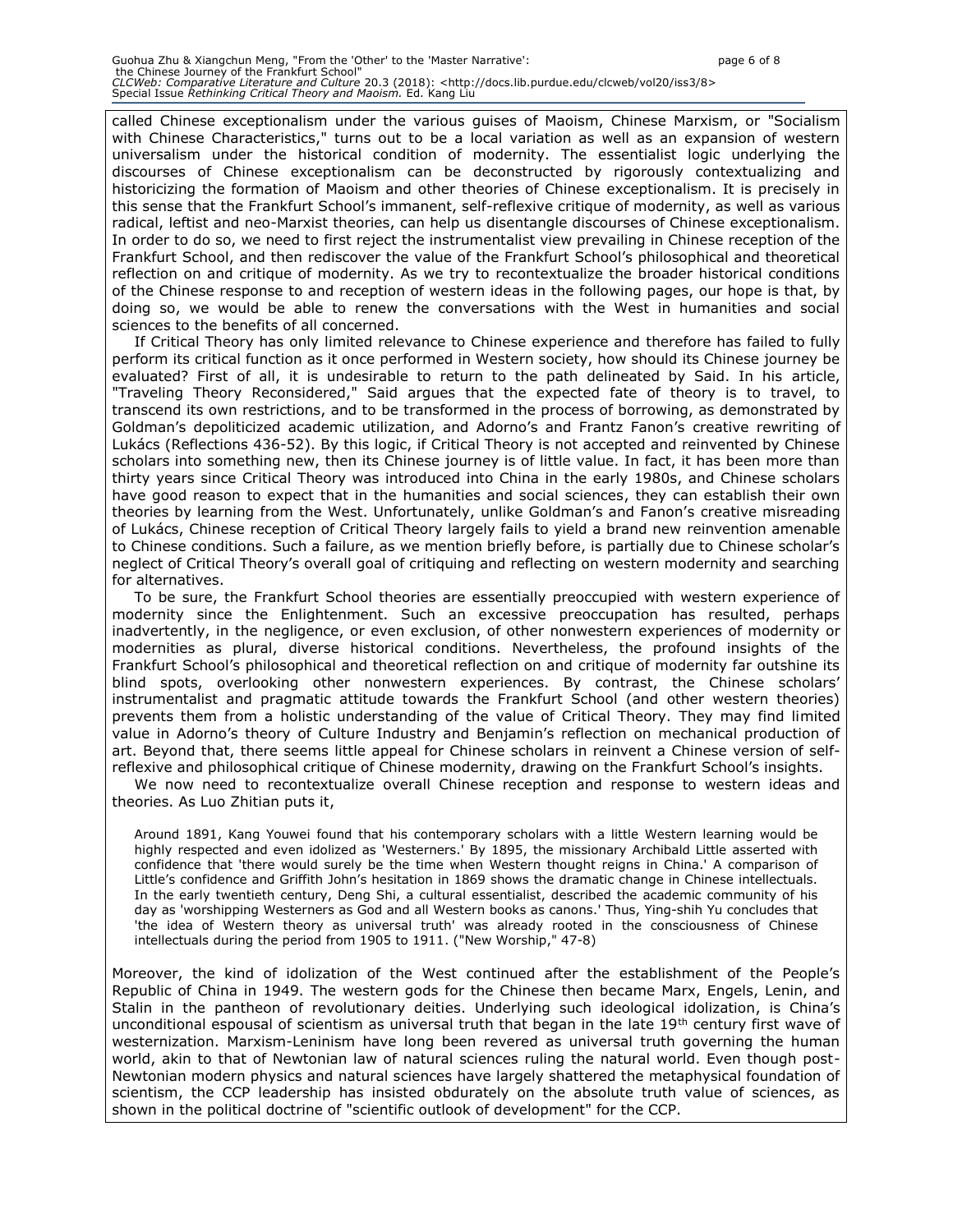In natural sciences and engineering, idolization of the West reigns supreme in China. However, it is a different story as far as the humanities and social sciences are concerned. Not only vast historical and cultural differences complicate the Chinese reception and response to western ideas. Value judgments, and subjective experiences in humanities and social sciences, also make the assessment of achievements in these fields extremely difficult. However, relatively objective measures do exist in evaluating humanities and social sciences of a given country. Despite its impressive achievements in modern sciences and technologies, China has almost no world-renowned social scientists or great modern philosophers and thinkers. A commonly used H-index (or H-factor) for measuring research impact would be helpful. According to our survey, based on GSC (Google Scholar Citations) conducted in February 2017, among the 1612 scholars with an H-index above 100, Sigmund Freud ranks first (higher numbers of H-index indicating higher reputation). Other highly visible scholars in the humanities and social sciences include Pierre Bourdieu (ranking 5th), Michel Foucault (7th), Jacques Derrida (40th), Karl Marx (72nd), Noam Chomsky (108th), Réné Deleuze (165th), Zygmunt Bauman (214th), T. W. Adorno (282nd), Max Weber (552nd), and so on. Yet there is no single Chinese scholar in the humanities or social sciences on the list. By contrast, in the sciences, on our list of the highest 500 H-index scholars, there are 73 Chinese scientists, 4 of whom are among the top 50. The gap between natural sciences and humanities and social sciences is quite telling.

To conclude, our account of Frankfurt School's Chinese journey reveals as much of the German philosophers' insights and limits as the complex political and ideological conditions in China for the reception of the Critical Theory. Perhaps the most compelling lesson we can draw from our critical account is the ways by which politics of theory can lead us with unexpected outcomes and directions. The narrow, instrumentalist, and depoliticized appropriations of the Frankfurt School's Critical Theory, and then the recent nationalistic rejection of western theories, can be better understood with a rigorous historical and theoretical critique of Maoist, and radical leftist legacies in China. Maoism, however, may help us in further inquiries into the universal values of the Frankfurt School's Critical Theory, as both Maoism and Critical Theory, even without any actual contacts, are concerned with the critique of capitalist modernity and share a similar utopian vision for the future of humankind. Chinese humanities and social sciences may find new ways to reflect on the Chinese reception of western theories, and further probe into the Chinese response to western induced modernity and China's own historical passage into modernity.

#### **Works Cited**

Adorno, T. W. *Prisms,* Translated by Samuel and Sherry Weber, MIT Press, 1986.

- Engels, Friedrich and Karl Marx. *The German Ideology: Including Thesis on Feuerbach*. Prometheus Books, 1998.
- Fu, Yongjun (傅永军). "接受与拒斥: 批判理论在中国大陆的命运 (Reception and Rejection: the destiny of Critical Theory in mainland China)." 《法兰克福学派在中国》 *The Reception of the Frankfurt School in China*, edited by Iwo Amelung et al., Social Sciences Academic Press, 2011.
- Guan, Xinning, et al., editors*. Report on the Influence of Books in Chinese Humanities and Social Sciences.* Social Sciences Press, 2011.

Heubel, Fabian. "跨文化批判:中国现代性对批判理论的挑战 (Cross-cultural criticism: Critical Theory's challenge from Chinese modernity)." 《法兰克福学派在中国》 *The Reception of the Frankfurt School in China*, edited by Iwo Amelung et al., Social Sciences Academic Press, 2011.

Honneth, Axel. "法兰克福学派在中国"国际学术研讨会开幕致辞 (Opening remarks at the international symposium on the Reception of the Frankfurt School in China)." 法兰克福学派在中国》 *The Reception of the Frankfurt School in China*, edited by Iwo Amelung et al., Social Sciences Academic Press, 2011.

List of Countries by GDP. Kuaiyilicai, 22 Sep. 2017, www.kuaiyilicai.com/stats/global/yearly\_overview/g\_gdp.html

- Liu, Kang. *Aesthetics and Marxism: Chinese Aesthetic Marxists and Their Western Contemporaries*. Duke UP, 2000. ---. "Dinner Party of Discourse Owners: China's Intellectual Scene Today." *Minnesota Review*, vol. 79, 2012, pp.
- 113-136.
- "The Frankfurt School and Chinese Marxist Philosophical Reflections Since the 1980s." *Journal of Chinese Philosophy*, vol. 40, no. 3–4, 2013, pp. 563–582.
- Luo, Zhitian (罗志田). "新的崇拜:西潮冲击下近代中国思想权势的转移 (New worship: the shift of China's predominant thought influenced by the West)." 《权势转移:近代中国的思想、社会与学术》*Power Transfer: Theories, Society and Scholarship in Modern China*, Hubei People's Press, 1999.
- Said, Edward. *Reflections on Exile and Other Essays*. Harvard UP, 2001.
- ---. *The World*,*the Text*,*and the Critic.* Harvard UP, 1983.

Tao, Dongfeng (陶东风). "批判理论与中国大众文化批评——兼论批判理论的本土化问题 (Critical Theory and mass culture criticism in China: the localization of Critical Theory)." 《东方文化》 *Eastern Culture*, vol. 5, 2000, pp. 28-35.

Zhao, Yong (赵勇). "未结硕果的思想之花:文化工业理论在中国的兴盛与衰落 (Flowers of thought that bear no fruits: the rise and fall of the theory of culture industry )."《文艺争鸣》*Literature and Art* Forum, vol. 11, 2009, pp. 25-31.